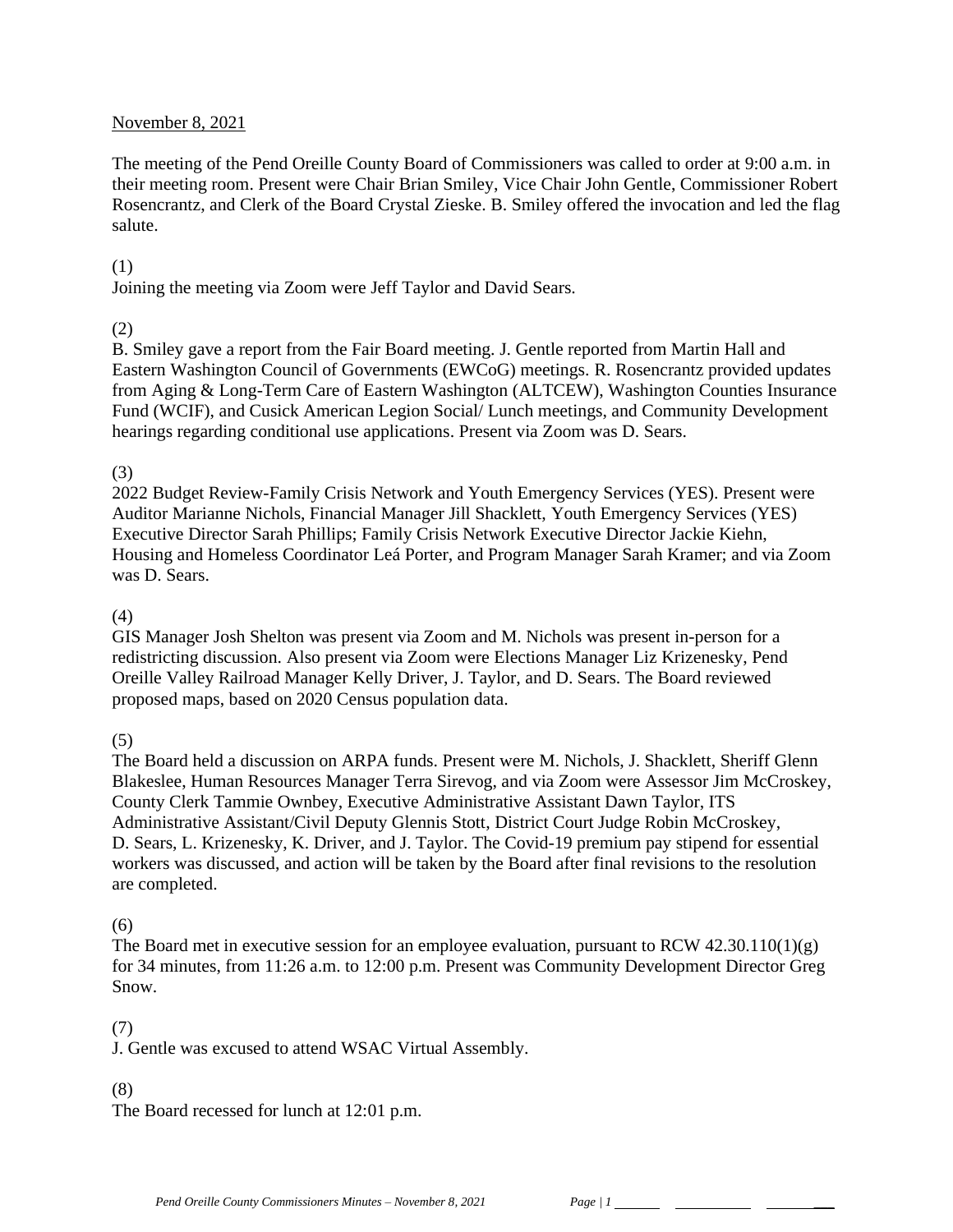### (9)

The Board met in executive session for an employee evaluation, pursuant to RCW 42.30.110(1)(g) for 45 minutes, from 1:15 p.m. to 2:00 p.m. Present was Public Works Director Mary Jensen. An additional 5 minutes was requested until 2:05 p.m.

### (10)

T. Sirevog was present for a Human Resources update. Also present was J. Shacklett and via Zoom was Commissioner Programs/HR Assistant Christine Rahoun. Discussed were medical insurance for  $3/5<sup>th</sup>$  and  $4/5<sup>th</sup>$  employees and married couple employees. The Board was in support of both proposals and will take action when a formal request is provided. J. Shacklett left the update. T. Sirevog presented a draft Mandatory COVID-19 Vaccination, Testing and Face Covering Policy. Sw0608 and K. Driver joined the meeting in progress via Zoom.

### (11)

G. Snow was present via Zoom for a Community Development update. Present via Zoom were K. Driver and sw0608, and in-person was Gretchen Koenig. G. Snow provided an update on the hearings examiner hearings regarding conditional use applications. Joining the meeting in progress via Zoom was Phyllis Jean Kardos.

## (12)

Prosecuting Attorney Dolly Hunt was present via Zoom for a legal update. Discussed were county fairgrounds, Cemetery District 2 dissolution, and Covid-19 essential workers premium pay resolution.

### (13)

2022 Budget Review- Economic Development Council (EDC). Present were Economic Development Director Jamie Wyrobek and EDC Treasurer Russ Pelleberg.

### (14)

Public Comment –No members of the public were present for comment.

### (15)

Mayor Shirley Sands and new City of Newport Administrator Abby Gribi stopped by for an introduction.

### $(16)$

Consent Agenda - Motion was made by J. Gentle to approve the Consent Agenda. Motion was seconded by R. Rosencrantz. Motion carried unanimously. The Consent Agenda includes this week's Agenda, the Minutes of the Board's November 1, 2021 meeting and the following items:

| Investment Earnings (year-to-date estimate, as of 11/5/21): | \$10,639.73 |
|-------------------------------------------------------------|-------------|
| Investment Earnings (through October 31):                   | \$9,699.87  |

Payroll Change Notice: Public Works-Roads-Adan Pereyda, Road Maintenance Technician/Temp Winter, Step 1, \$21.68/hr., Effective 11/16/2021 Andrew Marshall, Road Maintenance Technician/Temp Winter, Step 1, \$21.68/hr., Effective 11/8/2021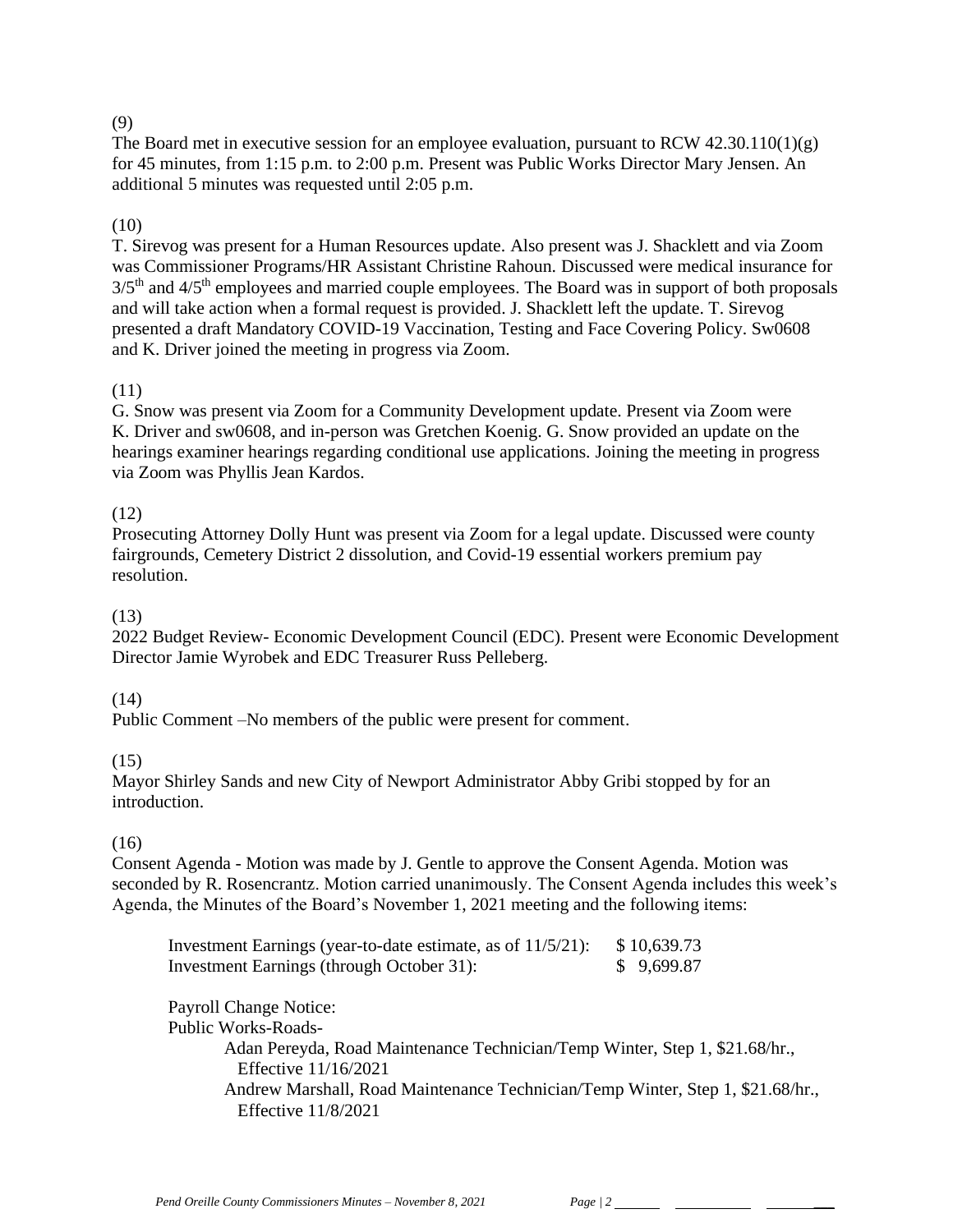Raymond Murray, Road Maintenance Technician, Full-Time, Step 1, \$21.68/hr., Effective 11/16/2021 Dylan Reijonen, Summer Temp-Roads, Resignation *(End of Summer Season),* Effective 9/30/2021 Donald Milliren, Foreman, Retirement, Effective 11/5/2021

Request to Promote: Kim Nutter to DOL Supervisor at Step 3, effective November 1, 2021, to replace retiring Linda Brown

Request to Promote: Sabrina Newton to Co-Occurring Counselor CDP at Step 4, having met qualifications as noted in the Co-Occurring Counselor-CDP job description

Employee Step Change: Molly Phillips to Designated Crisis Responder (DCR) After-Hours to Step 4, having successfully completed the six-month probation period

Fourth Amendment to the Intergovernmental Cooperation Agreement (A-2018-70) Between Pend Oreille County and the Pend Oreille Conservation District *RESOLUTION NO. 2021-116, COMMISSIONERS' RECORDING* 

Approval of Education & Outreach Specialist continuing at full time and return the Data  $\&$ Finance Specialist to full time for the duration of the dates indicated in the Fourth Amendment to the Intergovernmental Cooperation Agreement (A-2018-70) Between Pend Oreille County and the Pend Oreille Conservation District agreement, 11/22/21 through 06/30/22

Interlocal Governmental Contract Between the City of Newport, Washington and Pend Oreille County for District Court Services *AGREEMENT NO. 2021-45, COMMISSIONERS' RECORDING*

Schedule the public hearing for 2022 Budget Hearing and Levy Certifications for Monday, December 6, 2021 at 2:00p.m.

#### (17)

Motion was made by R. Rosencrantz to appoint Jeff Pittman to the POC Library Board of Trustees and to send the letter of appointment. Motion was seconded by J. Gentle. Motion carried unanimously.

#### (18)

Motion was made by J. Gentle to send the letter of appreciation to Mike Lithgow for service to the POC Parks & Recreation Advisory Board. Motion was seconded by R. Rosencrantz. Motion carried unanimously.

#### (19)

Motion was made by R. Rosencrantz to send the letter of appreciation to Leá Porter for service to POC Library Board of Trustees, and to regretfully accept her resignation at the end of her term on 12/31/2021. Motion was seconded by J. Gentle. Motion carried unanimously.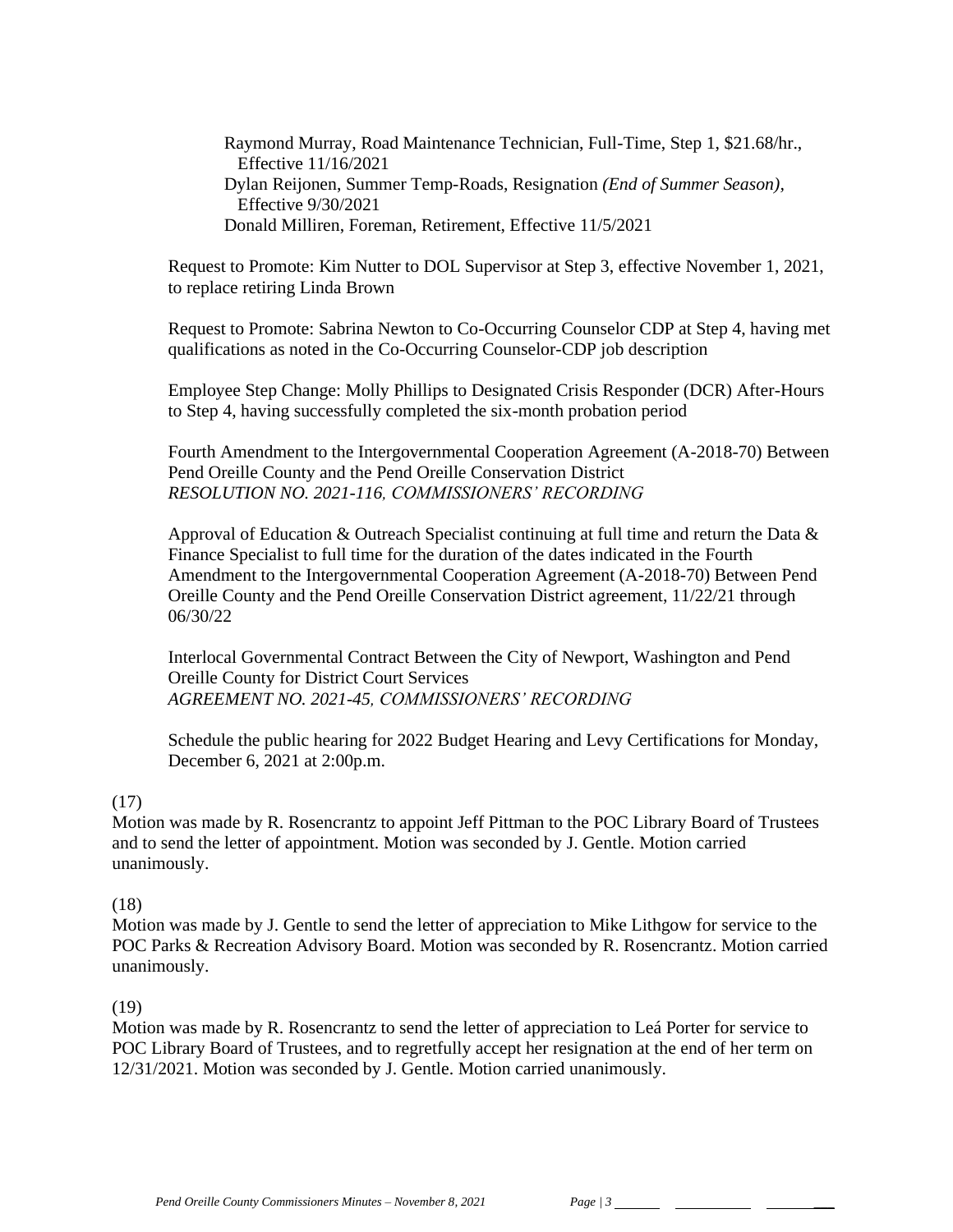(20) Meeting continued to November 9.

### November 9, 2021

The meeting resumed at 9:00 a.m. with B. Smiley, J. Gentle, R. Rosencrantz, and C. Zieske present.

#### (21)

Public Works Director Mary Jensen was present for an update. Also in attendance was Facilities Maintenance Supervisor Ben Eggleston.

B. Eggleston provided information on the equipment rental agreement with Department of Ecology. Motion was made by R. Rosencrantz to approve the "Delegated State Rental Agreement" between the Department of Ecology and Pend Oreille County for the purpose of placing trailer mounted air monitoring equipment on County land, located at  $1001 \text{ W}$ . 1<sup>st</sup>, Newport, from December 1, 2021 through November 30, 2022, with the attachments thereto. Motion was seconded by J. Gentle. Motion carried unanimously.

Delegated Rental Agreement Between State of Washington, Department of Ecology and Pend Oreille County *AGREEMENT NO. 2021-46, COMMISSIONERS' RECORDING*

M. Jensen gave updates on maintenance, including washout repairs, grading, and grader bits. A history of Mountain Meadows Dam was provided by M. Jensen. Also discussed was the Bonner County Solid Waste Ordinance.

### (22)

Bid Opening-2021 Sheriff's Facility HVAC Replacement. Present were Engineering Technician/ Contracting & Procurement Agent Mike Kirkwood, B. Eggleston, and Jordan Holzer from Pro Mechanical Services, Inc. The hearing was opened, and the notice was read. A bid was received from Pro Mechanical Services, Inc. of Spokane, WA for \$97,199.25.

M. Kirkwood requested permission for Public Works to review the bid for completeness and present the award recommendation next Tuesday during the Public Works update. It was clarified that there is no Commissioner meeting on Tuesday, so the recommendation should be submitted for Monday. No comments were received. The hearing was closed.

(23)

T. Sirevog was present, at the Board's request, for a discussion on the vaccine mandate.

(24)

B. Smiley presented an invoice for payment from the Hotel/Motel Tax as follows: POC Historical Society, \$2,000.00. Motion was made by R. Rosencrantz to approve the Hotel/Motel Tax invoice for payment. Motion was seconded by J. Gentle. Motion carried unanimously.

(25)

Motion was made by J. Gentle to approve the American Rescue Plan Act Covid-19 Premium Pay for Eligible Pend Oreille County Employees resolution, awarding a \$1,200.00 stipend to eligible POC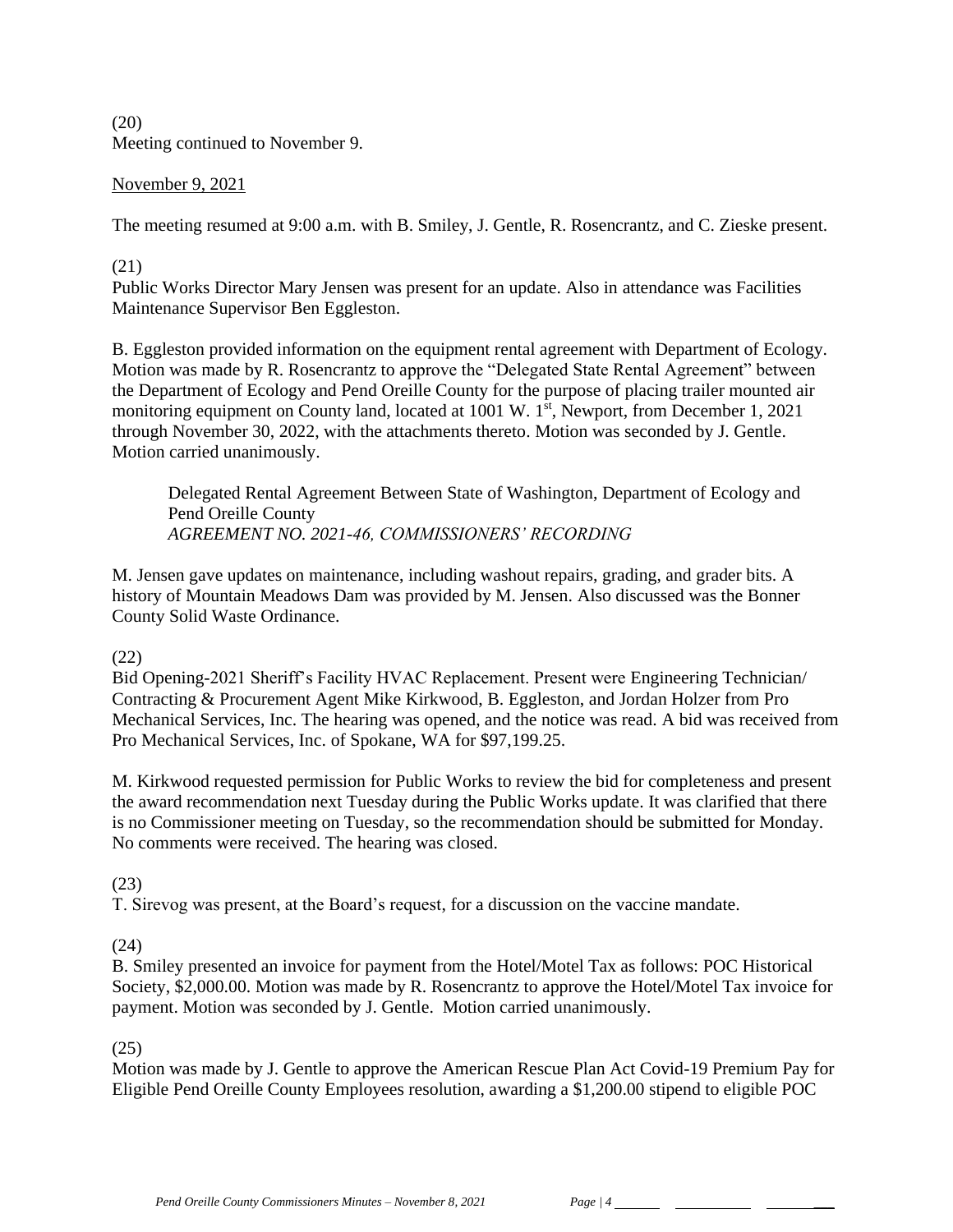employees, excluding elected officials and contracted department directors. Motion was seconded by R. Rosencrantz. Motion carried unanimously.

American Rescue Plan Act (ARPA) Covid-19 Premium Pay for Eligible Pend Oreille County Employees *RESOLUTION NO. 2021-117, COMMISSIONERS' RECORDING* 

## (26)

The Board recessed for lunch at 12:02 p.m.

## (27)

The Board discussed ballot drop boxes. Present via Zoom was D. Sears.

# (28)

The Board met in executive session for an employee evaluation pursuant to RCW 42.30.110(1)(g) for 60 minutes, from 1:30 p.m. to 2:30 p.m. Present was ITS Director Shane Flowers.

### (29)

2022 Budget Review-ITS. Present were S. Flowers and J. Shacklett, and via Zoom were G. Stott and D. Sears.

# (30)

The Board met in executive session pursuant to RCW 42.30.140(4)(b) for collective bargaining for 27 minutes, from 3:03 p.m. to 3:30 p.m. Present were T. Sirevog and J. Shacklett.

# (31)

Correspondence Received:

- 11.5 NETCHD-11.10.21 Agenda & 9.15.21 Minutes
- 11.6 B. Sanborn-Letter of Interest in Reappointment to Board of Equalization
- 11.7 TEDD-Letter re: 2022 Budget Request Letter-TEDD Membership Dues & Support
- 11.8 R. Castle-Letter re: Fort Mining LLC Facility
- 11.9 USDA/R. Burnside-Letter re: Sweet-Ione Integrated Resources Improvement Project
- 11.10 TRUE Convergence BAT-11.11.21 Agenda

11.11 POC Weed Board-11.10.21 Agenda, 10.13.21 Minutes, & 9.8.21 Revised Minutes

### (32)

Correspondence Sent:

J. Pittman-Letter re: Appointment to POC Library Board of Trustees

M. Lithgow-Letter of Appreciation for Service to POC Parks & Recreation Advisory Board L. Porter-Letter of Appreciation for Service to POC Library Board of Trustees

(33)

As of this date, the Board approved vouchers for payment as listed and made available by the Auditor's Office. The following vouchers/warrants/electronic payments are approved for payment:

|                            | Salary and Claim |
|----------------------------|------------------|
| <b>Current Expense</b>     | \$32,791.17      |
| <b>Counseling Services</b> | \$20,022.78      |
| Law Library                | 298.33           |